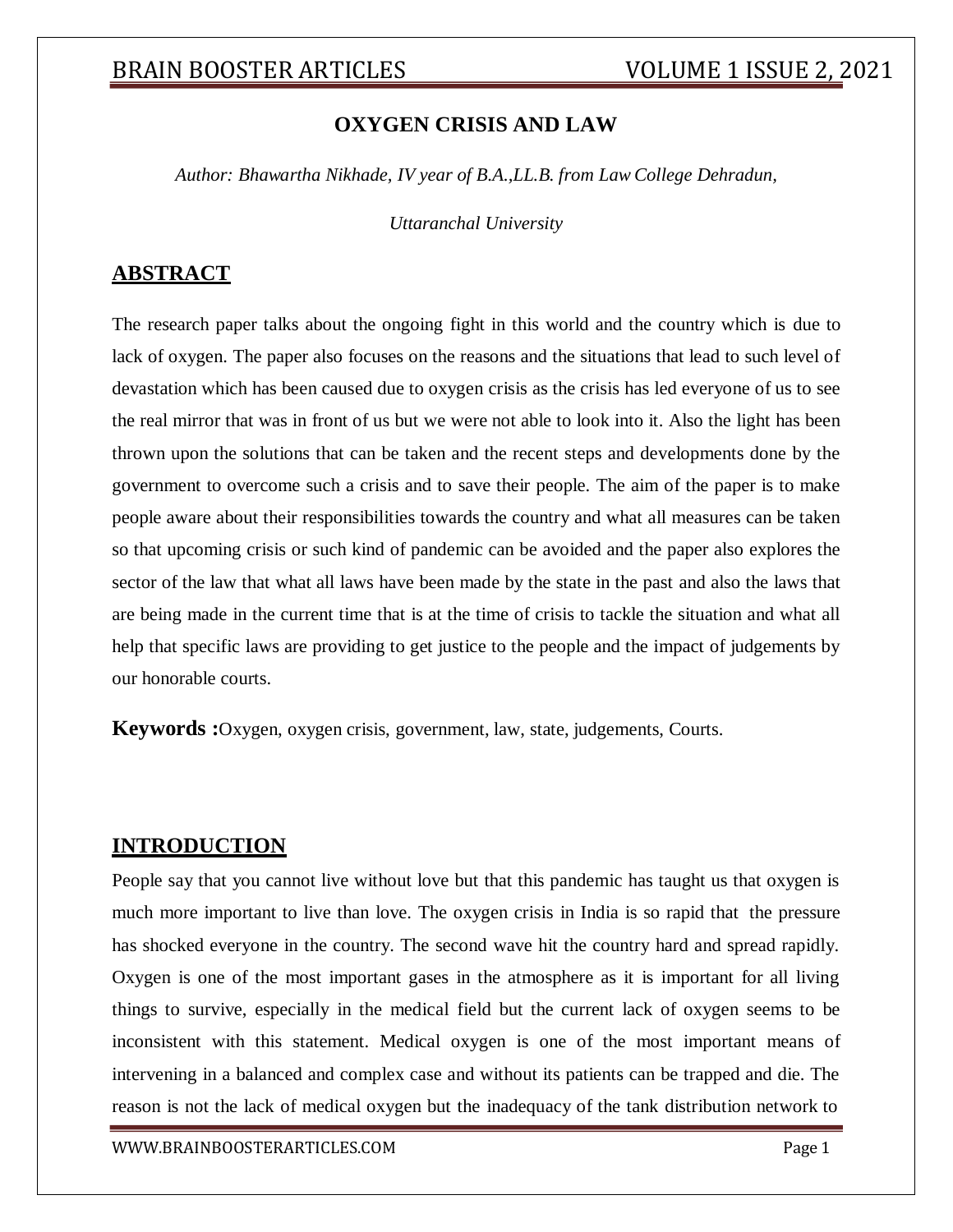transport liquid oxygen from the point of production, to hospitals. Larger hospitals are often provided with oxygen directly through manufacturers using tanks to deliver oxygen. At present, medium and small hospitals rely heavily on mediators. The country has been in such dire straits for the past 6 months that many people have lost loved ones due to the lack of oxygen. The pandemic has taught us that neglect in the name of hospitals and governments can be at an unbearable level of loss. We are all still struggling to understand whether it is just a nation without oxygen or just a failed system and an indifferent card played well by the government.

#### **REASONS FOR THE EMERGENCE OF CRISIS**

- **1. Lack of tanks and cylinders:** The country lacks tanks and oxygen pipes around it as they are limited in quantity. Patients desperately needed oxygen throughout the country but the government had not given up on the fact that refilling the cylinders and bringing them to their destination is a very bad bottle. The Department of Health was not in a position to address the problem and as a result the country became a graveyard and had to face the situation which we were not capable of.
- **2. Oxygen storage capacity in major hospitals:**Major hospitals with big names in the country have not been able to deal with the problem of storing and delivering oxygen to their patients. These hospitals were in dire need of full oxygen but could not satisfy the need. People's expectation with these hospitals that they will be able to save their own by getting into the hospitals was not fulfilled.
- **3. Oxygen-exported goods will be confiscated**:Details of the oxygen delivery by the government reveals a hidden truth from past many days which was unaware by the people of the country. According to the Department of Commerce, the country has not yet returned to foreign aid but is short of enough to help its people as the country has sent twice as much air to the world in the first 10 months compared to the previous financial year.
- **4. Unequal distribution of the fast cover:**Covid 19 has came before us as a challenge but the question is whether we have succeeded in overcoming such a challenge or not and I think the answer is known to most of us or in fact all of us. The main reason for such failures is the uneven distribution of covid bursts. Unequal distribution has created a queue among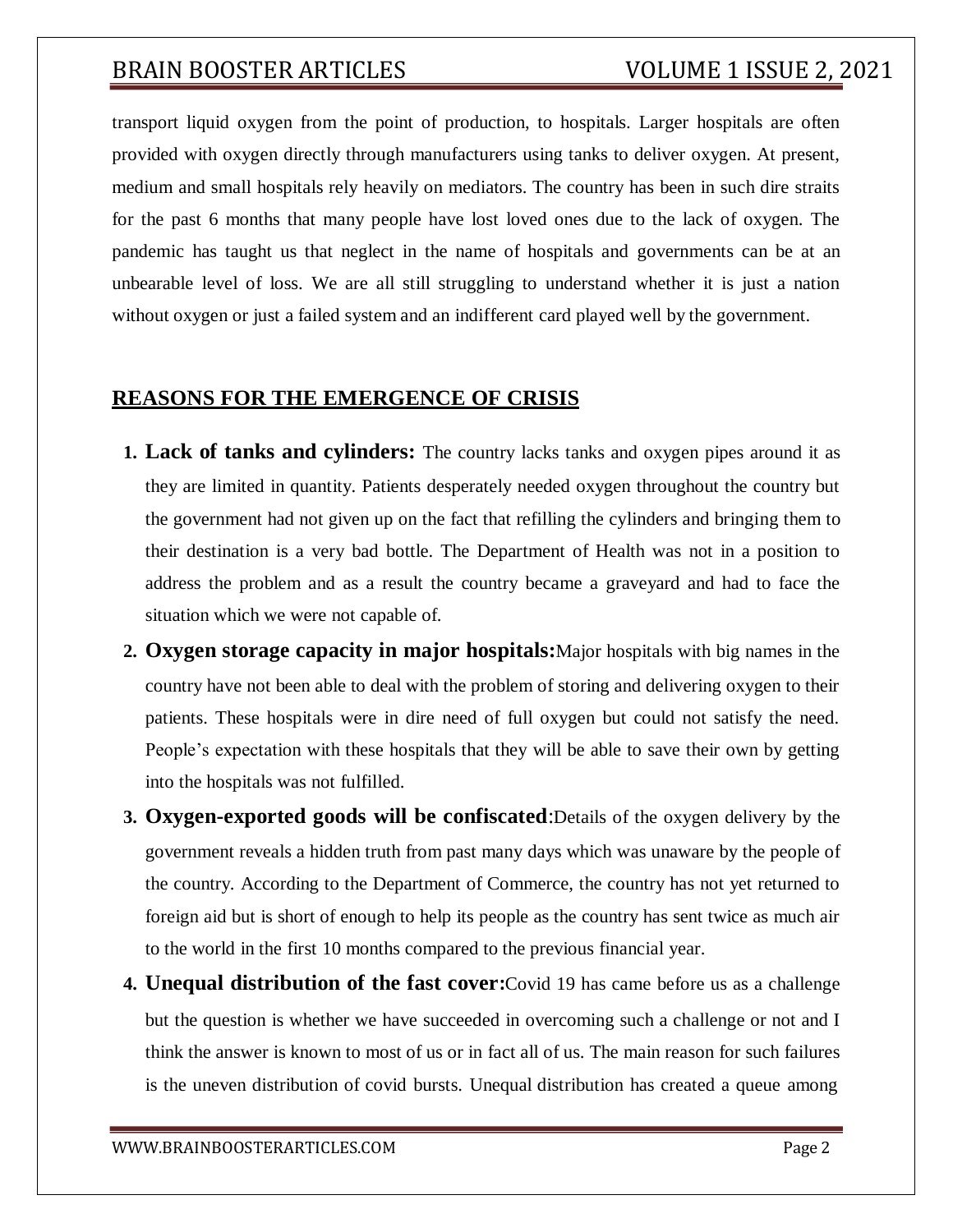the due to which people are suffering at large. The effect of this uneven distribution is evidently visible by the deaths of the people.

- **5. Lack of special incentives from the government:**Even in times of crisis the government has not been able to help the people of this country. No special effort has been made by the government to provide support to oxygen producers by providing incentives for product development through increased investment. On the contrary, it is often the most sought-after goat for a wide range of problems.
- **6. Organizational delays:**One year ago, the country saw the real state of government work and their assistance when they needed their representatives the most. Thousands of oxygen concentrators were not specified in the customs offices due to problems related to paper work. The red tape does not seem to sit in the back seat even though there is this problem that has never been seen before. The hands of an official are painted with the blood of many people who have lost their lives due to lack of proper oxygen.
- **7. Plant production range**: Most LMO plants are located to the east, leading to longdistance transport and conversion time of at least 6-7 days in each tank. Add to this the problem of the sections holding the tanks on the way. This caused great outcry in the community and led to the taking of many lives.
- **8. Leaks and unreasonable use:** Over the past few decades our country has seen a dramatic increase in oxygen consumption. The most important demand for oxygen is needed in the steel and steel industry that requires at least 80% oxygen. In the past, the health department has repeatedly required hospitals to reduce waste and unnecessary air use with hospitals. Industry experts also raised concerns about possible leaks and oxygen pipes in hospitals.
- **9. Black marketing:**One of the worst things the public has experienced in this pandemic is black marketing. People have sought their own benefits rather than showing humanity which has led to an increase in the price of drugs and injections that can be used to save lives during the pandemic. These devils have shown their true colors by putting their own interest as priority over saving the life of others.
- **10. Business thinking mindset of hospitals:**The country has faced a number of cases which clearly indicate that hospitals prefer to make more money than to save the lives of the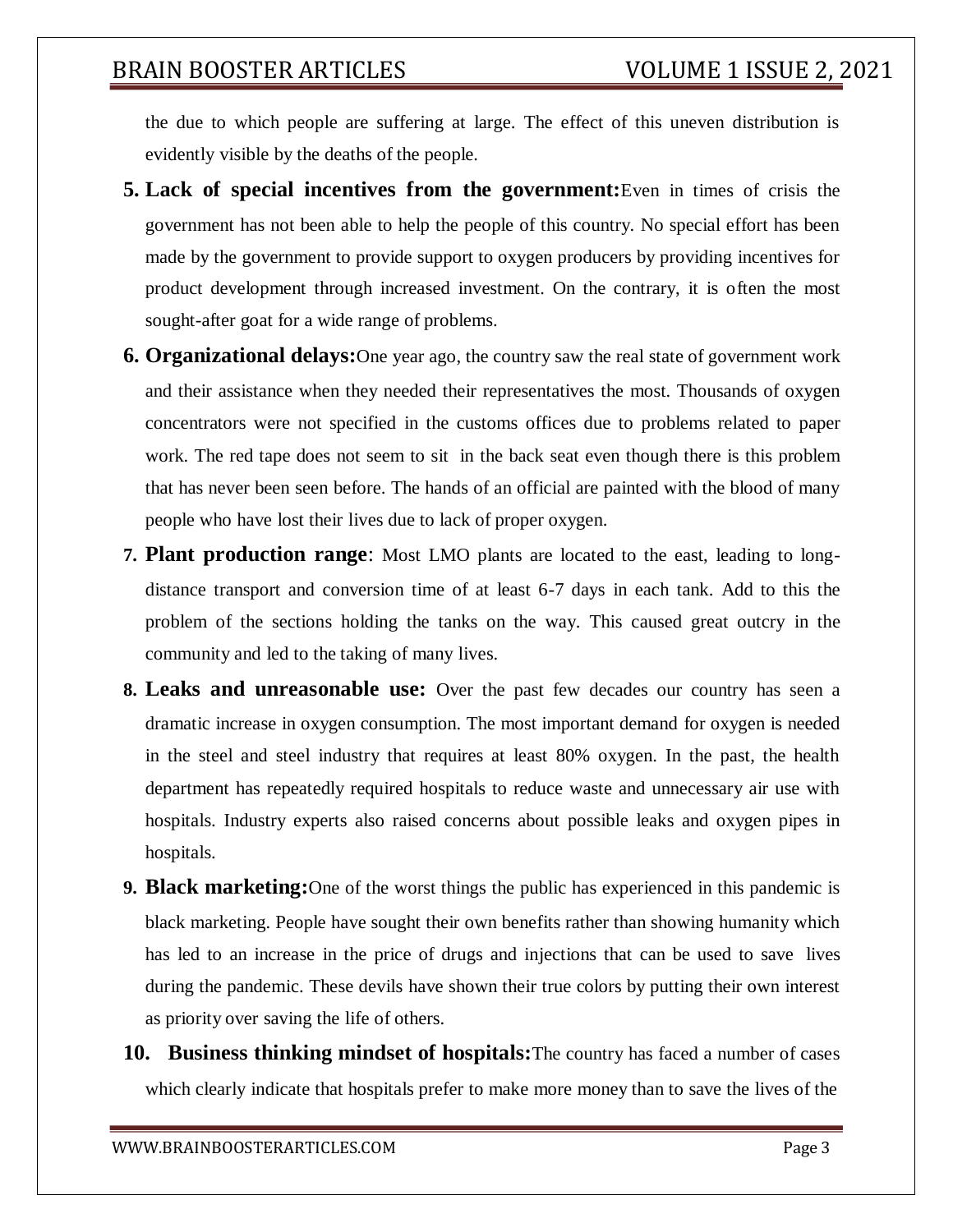country's citizens. The high debts incurred by hospitals have made people think about their health just as the poor cannot afford to pay such bills. The pandemic is more like a medical department business than a problem.

- **11. Intergovernmental Relations:**One of the most important issues we have encountered is the lack of communication between institution and state. There are many indications that the institution is not yet ready to provide assistance and the provinces are not yet ready to deal with the institution's decisions and as a result great suffering to the people of the country.
- **12. Navigation barriers**: When oxygen is transported from one state to another it takes a lot of time. If the hospital is too small or too far away, the longer it takes for oxygen to get there. Small suppliers also complain that they do not have enough jumbo and seating lumps to keep the flow steady. Increased travel and maintenance costs have increased the cost of filling cylinders.

### **REMEDIES AND SOLUTIONS**

- **1. Setting up PSA plants**: Control existing oxygen supply by placing PSA oxygen plants on the battlefield. These plants help to draw oxygen directly into the atmosphere and thus can directly add the harvested gas to hospitals. Like a typical PSA plant, it can produce 360 liters of oxygen per minute. These plants are grown for a long time.
- **2. Oxygen stored too much is oxygenproduced too much:**Medical experts say that plant specialists should be brought in as they will help guide medical personnel on how to use plants. There is significant wastage and damage of the oxygen as hospital officials are not accustomed to using equipment. They will also provide some alternative remedy solutions that when in a situation you are out of oxygen then what steps can be taken and also it will help in saving a lot of oxygen.
- **3. Building of oxygen storage facilities in major hospitals:**As the country has not been able to deal with such a problem and as a result we have suffered greatly. To maintain this the idea is that the hospitals should have a large final capacity that converts oxygen to liquid into a gas that can be pumped through hospital pipes through pipelines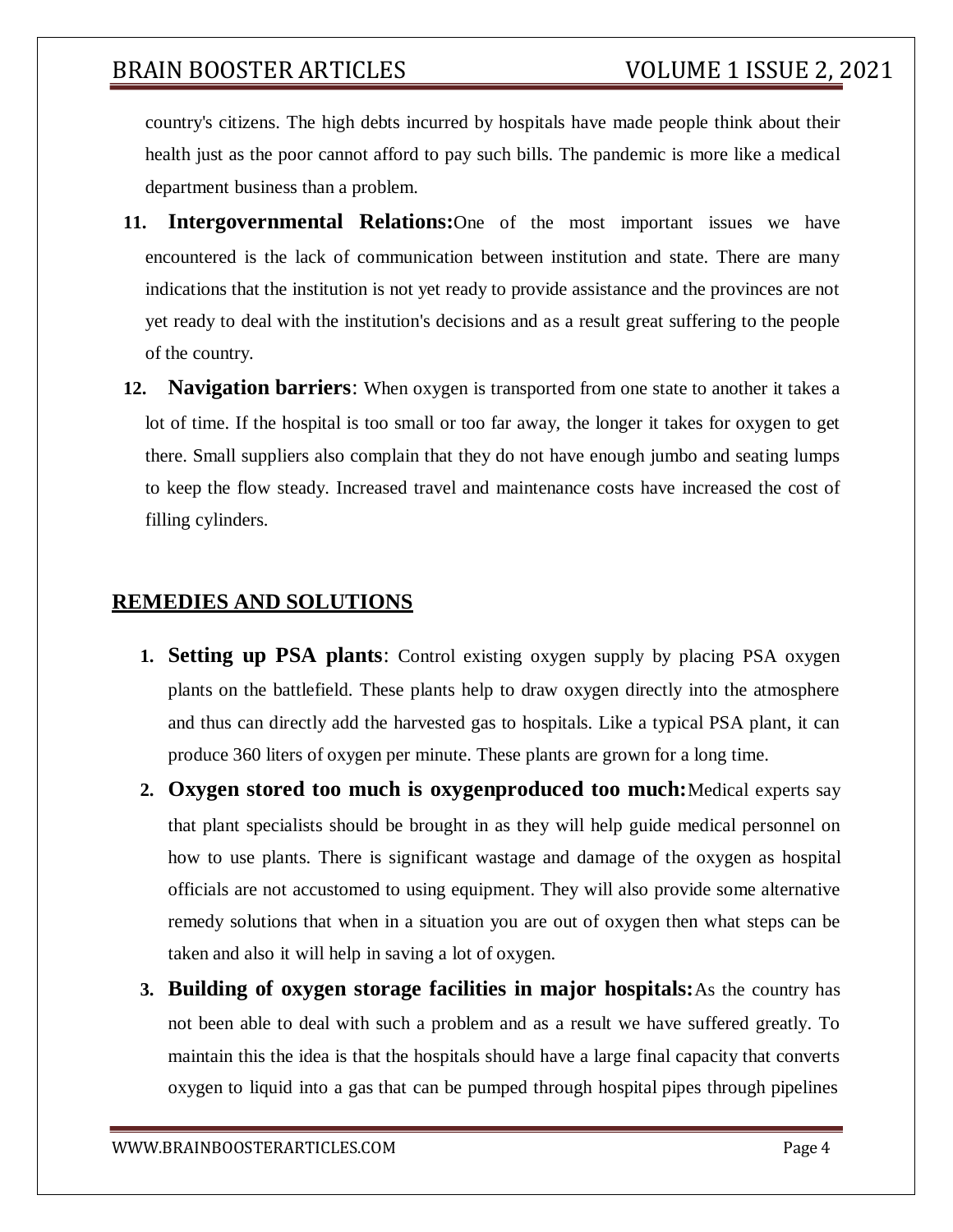and thus such storage tanks or plants must be made that should be big enough to store a huge amount of oxygen.

- **4. Degree of oxygen used in industry for medical purposes:**As mentioned earlier, the use of oxygen is much needed by our country in the industrial sector, especially iron and steel. Therefore, one thing that can be done is to divert the supply of oxygen to health care, which can prove to be a lifesaver for many.
- **5. Low availability and high demand:**The biggest problem in our country is that our oxygen demand was high as according to the statistics of people in 3 out of 10 patients needed urgent oxygen. So here the state should provide more oxygen tanks in all hospitals and propose a campaign to get details of how many specific tanks are needed in a particular hospital to avoid a problem.
- **6. Easy transportation :**The state should ensure free and easy transportation of oxygen supply as there is a sudden increase in freight and freight. When oxygen is transported from one state to another it takes about 6-8 days to take human life. Transportation should be made cheaper or more comfortable and faster and more accessible as the country has also proven how the cost of an ambulance was charged in just a short distance.
- **7. Expansion of the oxygen-producing medical capacity**: It is true that if we all join hands then only we will be able to overcome the pandemic and that is what expansion can do. We can take advantage of small-scale products that can produce medical oxygen by changing specific details.
- **8. The role of the media and the police:**Our media is considered the fourth pillar of the constitution and they are the ones who can with the help of the police expose the people who create the disaster environment by selling oxygen on the black market 10 times its cost. The media can also expose hospitals that are not paying attention to the pandemic and are forcing the poor to release their loved ones because of their high medical charges.
- **9. Less complexity and greater flexibility:**Another side of the country reported and faced is the legal delays. Obtaining oxygen cylinders requires a lot of paper work when not taken in black or when your uncle is not a minister. It was found that thousands of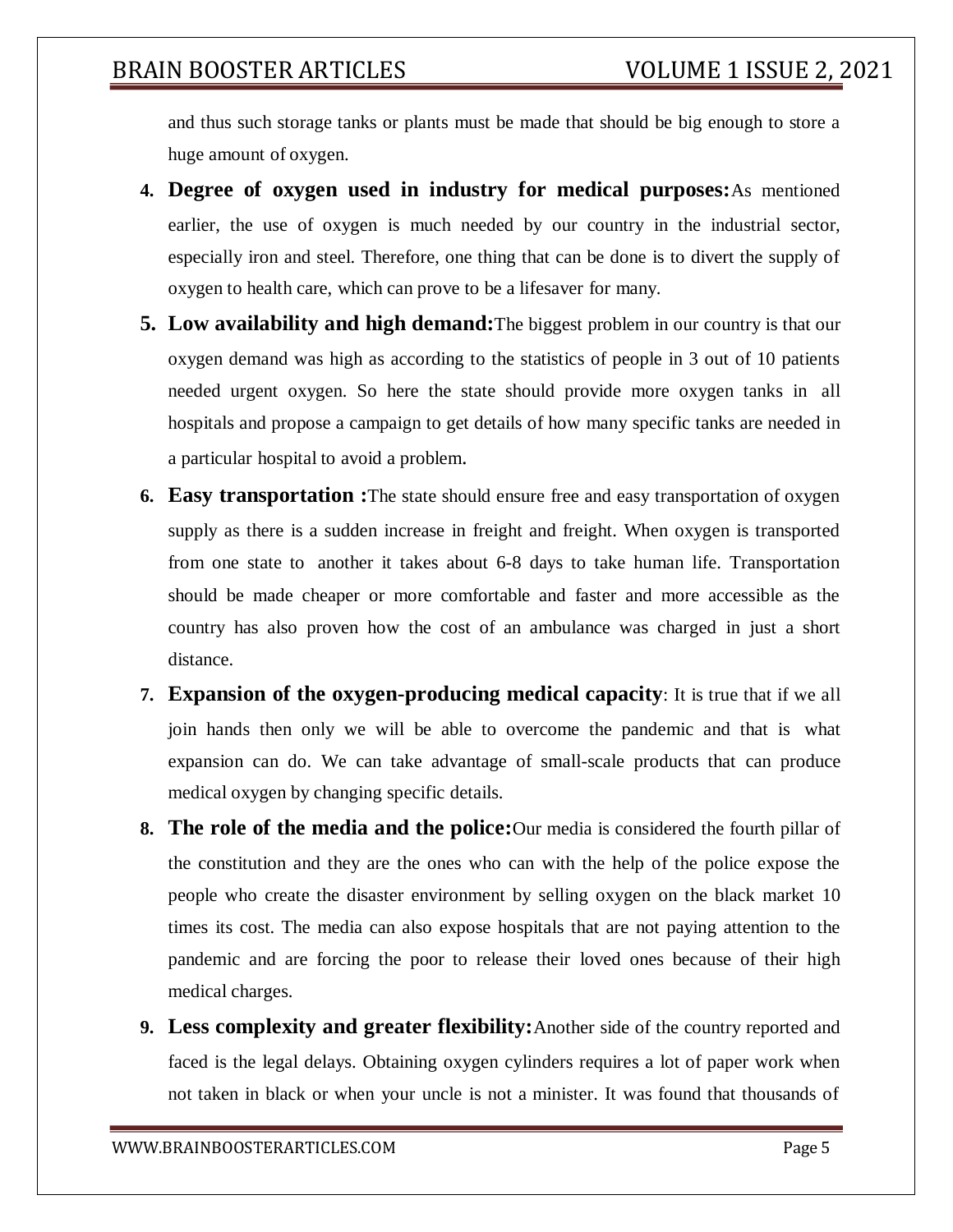oxygen concentrators were lying unidentified and useless due to paper-work related problems. The red tape still did not find a back seat during the pandemic. So the government should take such measures that red tape can take a back seat and people's life can be taken as priority than that of paper work.

**10. Less money than humanity:** The pandemic has claimed many lives as most people have lost their loved ones. High prices and high costs of medicines and hospitals led many people on the way to cemeteries. The state should work with those in hospitals to keep prices low. If a person does not have enough money at least he should get as much treatment as possible to save his life.

### **RECENT STEPS TAKEN TO PROVIDE LIFE**

- The government focused on importing cryogenic containers from abroad as news arrived on April 25 that the cylinders had been imported from Saudi Arabia and Singapore. These measures have helped to identify many cryogenic containers that are not productive enough in the area.
- **Oxygen highlights:** The government in terms of saving the lives of its people has launched LMO trains and oxygen cylinders across the country have been launched to combat this ongoing problem. This initiative has been very helpful in saving the lives of many.
- **Regeneration of old plants**: Government in terms of mass production of oxygen has come up with a plan to reintroduce many old and closed plants that have not been used to increase the delivery of LMO as a living example of the Sterlite plant in Tamil Nadu reopened to provide oxygen supply.
- **Energy consumption:** Since the transfer of oxygen from one state to another takes at least six to eight days enough for a person to die, so keep this in mind and speed up transport. in the medical field. The initiative has also helped supply oxygen to small and rural areas of the country.
- **Disaster Management Act. 2005**: The Department of Home Affairs requests a disaster management law, in 2005 and ordered the free movement of oxygen vehicles so that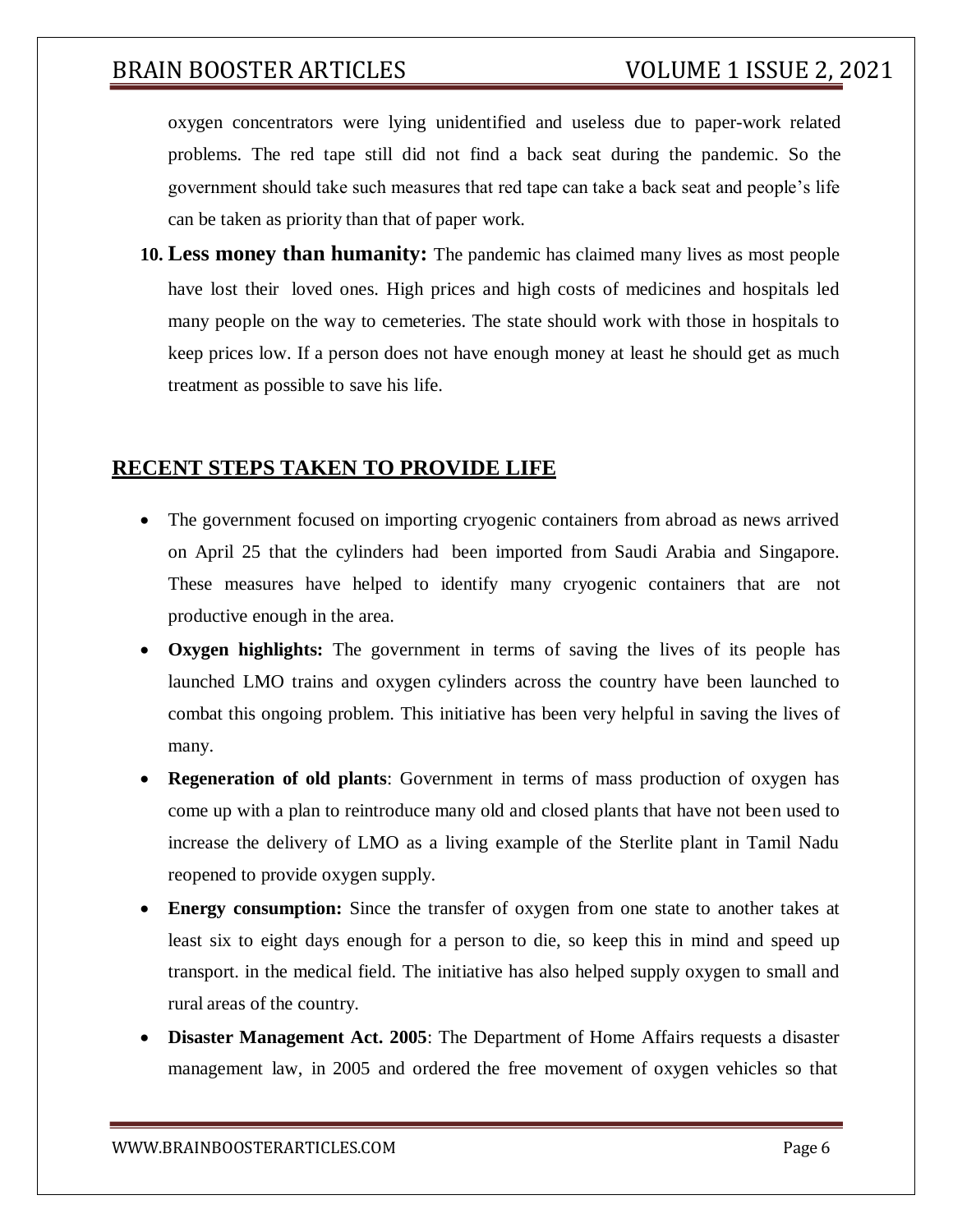transportation can be quickly, inexpensive and easily accessible and accessible to everyone as soon as possible.

- **Oxygen Enrichment Unit:** Developed by scientists from the Council of Scientific and Industrial Research National Chemical Laboratory (CISR-NCL), and will help reduce the need for ventilation and oxygen cylinders in homes, rural areas and remote areas. Oxygen-enrichment units are particularly important in view of the Covid-19 pandemic. Recovery of patients can be accelerated with additional oxygen at first level.
- The institute has also appointed a 2nd accredited team to oversee the provision of essential medical equipment during the pandemic which focused on intensive studies where the requirement was implemented in the coming days. The government estimates that more than 17,000 tons of oxygen will be distributed in three phases from oxygen-rich regions. The team also determined that argon and nitrogen tanks should be transferred to oxygen transport. In this regard the group has also recommended the use of industrial cylinders for refilling.
- The empowerment team plans to identify 100 hospitals in remote areas to install compression plants (PSA), which can make their own oxygen and make hospitals selfsufficient. This will reduce travel costs and delays in the supply of oxygen to remove parts. Another 162 PSA plants are on the verge of completion.
- Major Indian manufacturers prefer Inox, Linde India etc. Among them Inox is the highest producing 2000 tons per day. Keeping this in mind Inox with the help of the government is in the process of introducing other plants to heavily affected regions such as MP, UP, Tamil Nadu which will increase oxygen production capacity.
- The government has also created a mandate called NNAM. Once the authority has been established, each hospital must report their daily oxygen demand to designated authorities which means that NNAM is like a shortage of its own product, with the remaining stock. Oxygen setting tools can also help calculate expected demands. Officials should be made at the district and state level and will work separately and report back to the institution.
- **Aid by other countries:** 23 mobile oxygen-generation plants from Germany, 10,000 oxygen concentrators from the US, high-capacity oxygen tankers from Singapore and ventilators from the UK and Europe. The US has also overturned an export embargo that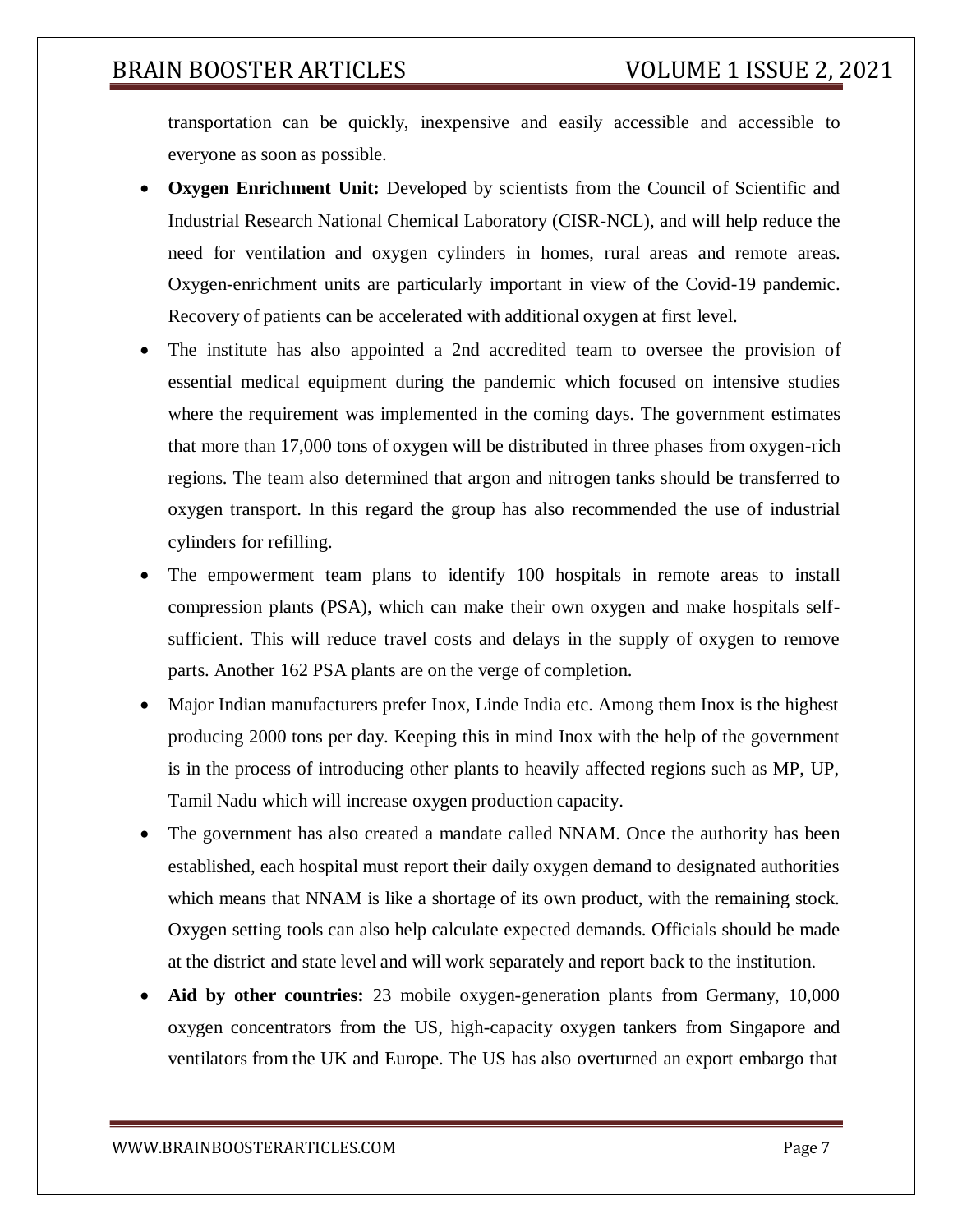ensured raw materials for vaccines were prioritized for its own population before being sent abroad, in order to send resources to India to help produce more vaccines.

 In response to the crisis, Indian Railways has created the Oxygen Express to distribute oxygen supplies around the country. **The "OXYGEN Express**" trains reload goods across India to meet the severe oxygen shortages, as new national coronavirus cases reach the peaks for six consecutive days.

## **OXYGEN RELATED LAWS IN INDIA**

Although there are many cases of death due to oxygen shortages but there are many instances which shows that our government's equipment has risen in some way and done much to save our people.

- One such evidence we find is the decision rendered by the Honorable High Court in the case of **State of Andhra Pradesh v. M / s Linde India ltd.** has ruled that Medical Oxygen IP and Nitrous Oxide IP fall under **section 3 (b) (i)** of the Drugs and Cosmetics Act, 1940.
- The following legislation also arises from the same Drugs and Cosmetics Act, 1940 **Section 26B** which states that the Central Government may regulate or restrict, produce etc. its requirement is important in dealing with emergencies arising from pandemics or natural disasters in which they have the power to control. In light of this phase, it seems unlikely that the government will simply emerge from a supervision, stop the production or distribution of a life-saving drug such as oxygen.
- Another step taken by the Minister of Home Affairs as they repeal **section 10 (2) (1)** of the Disaster Risk Management Act, 2005. It mandated that there should be no borders between people and property between countries and between countries. With this order the uninterrupted international moment of oxygen tanks began and this was directly employed by the Empowered group-II.
- The PMO office forms the Empowered group-II which reviews the control and supply of oxygen to countries. EG II comprises all major provinces and all major oxygen producers (AIIGMA), department of road transport and railways in India. It reviewed the supply of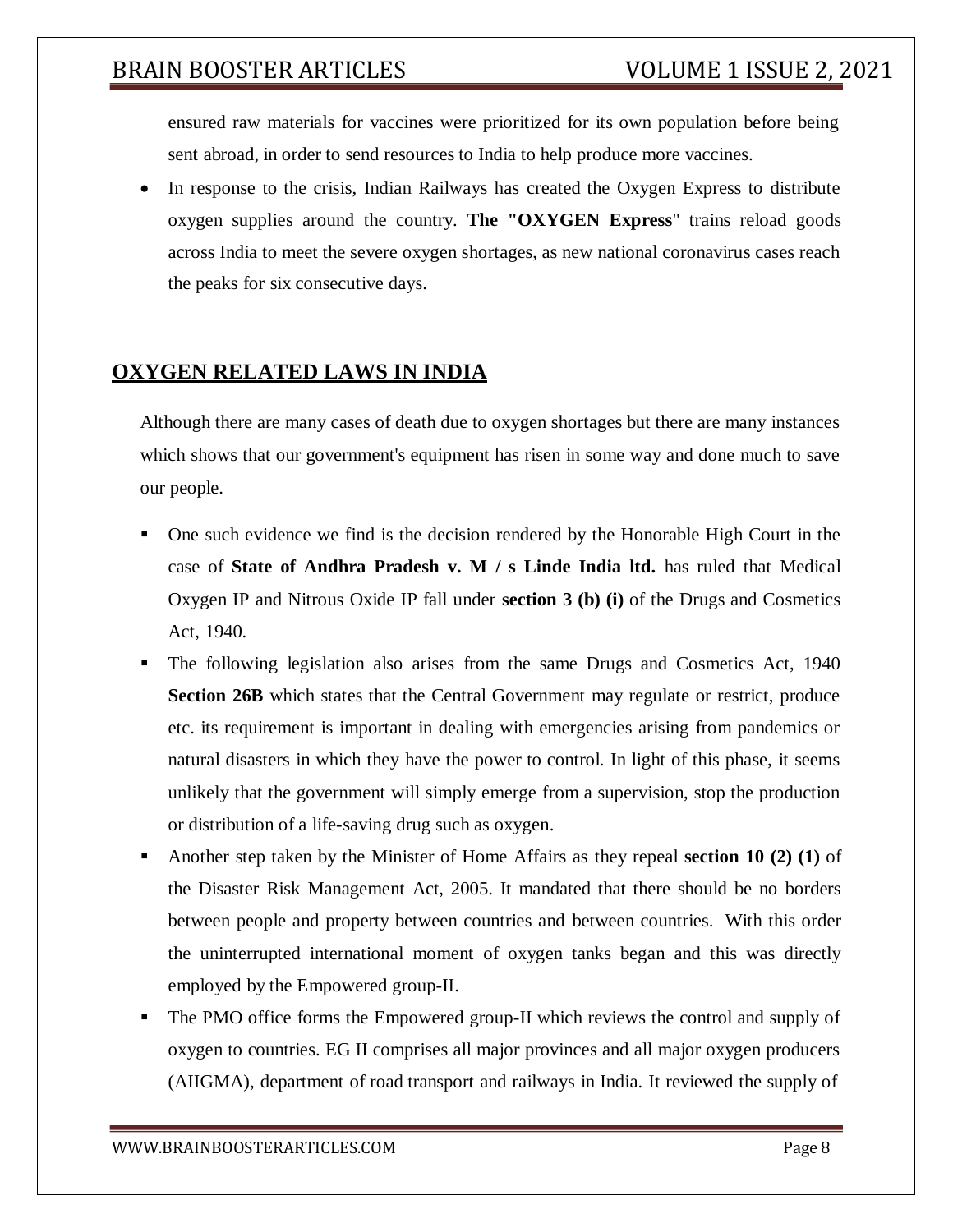oxygen and recommended preventing its delivery for industrial purposes by manufacturers and suppliers.

- We are also informed by the words of Art.21 that no person shall be deprived of his life or liberty without the prescribed procedure. As part of the right to life the constitution provides for the basic right to health under Art 21 making it clear that it is the government's duty to ensure the health of citizens. The mentioned article is considered a very important article as our courts have interpreted one statement in a very different way.
- In addition, the gas cylinders used to supply and store such oxygen are controlled separately and require compliance with the GCR. A license on Form E or Form F of Schedule V of the GCR is compulsory for the filling or storage of pressurized gases. It must also be maintained that good production methods without complying with DCA and GCR regulations. In addition, under the DCA, a license will be required under Form 20B to sell, store or distribute oxygen in the medical field.
- Another action taken by the Delhi High Court in its statement that they will not hesitate to hand over anyone when found guilty of obstructing oxygen supplies. Justice Vipin and Justice Rekha Palli noted that they would not assist anyone at a special hearing following urgent requests to be made for hospitals regarding oxygen shortages.
- With regard to restricting the supply of oxygen and other essentials, our nation also has a THE PREVENTION OF BLACKMARKETING AND MAINTENANCE OF SUPPLIES OF ESSENTIAL COMMODITIES ACT, 1980 where the provisions relating to this condition and its provisions are provided. such kind of activities and in addition a period of punishment is provided which clearly states that if anyone attempts to commit such an offense he or she may be liable to imprisonment and a fine.

#### **CONCLUSION**

We all are well aware with the quote that oxygen saved is oxygen produced and with keeping this quote in mind I would like to give rest to my words and conclude up by saying that this pandemic has kept a mirror Infront of all of us in which we are able to see ourselves that how poor our condition is. This has come out as an example to us that in future we should always be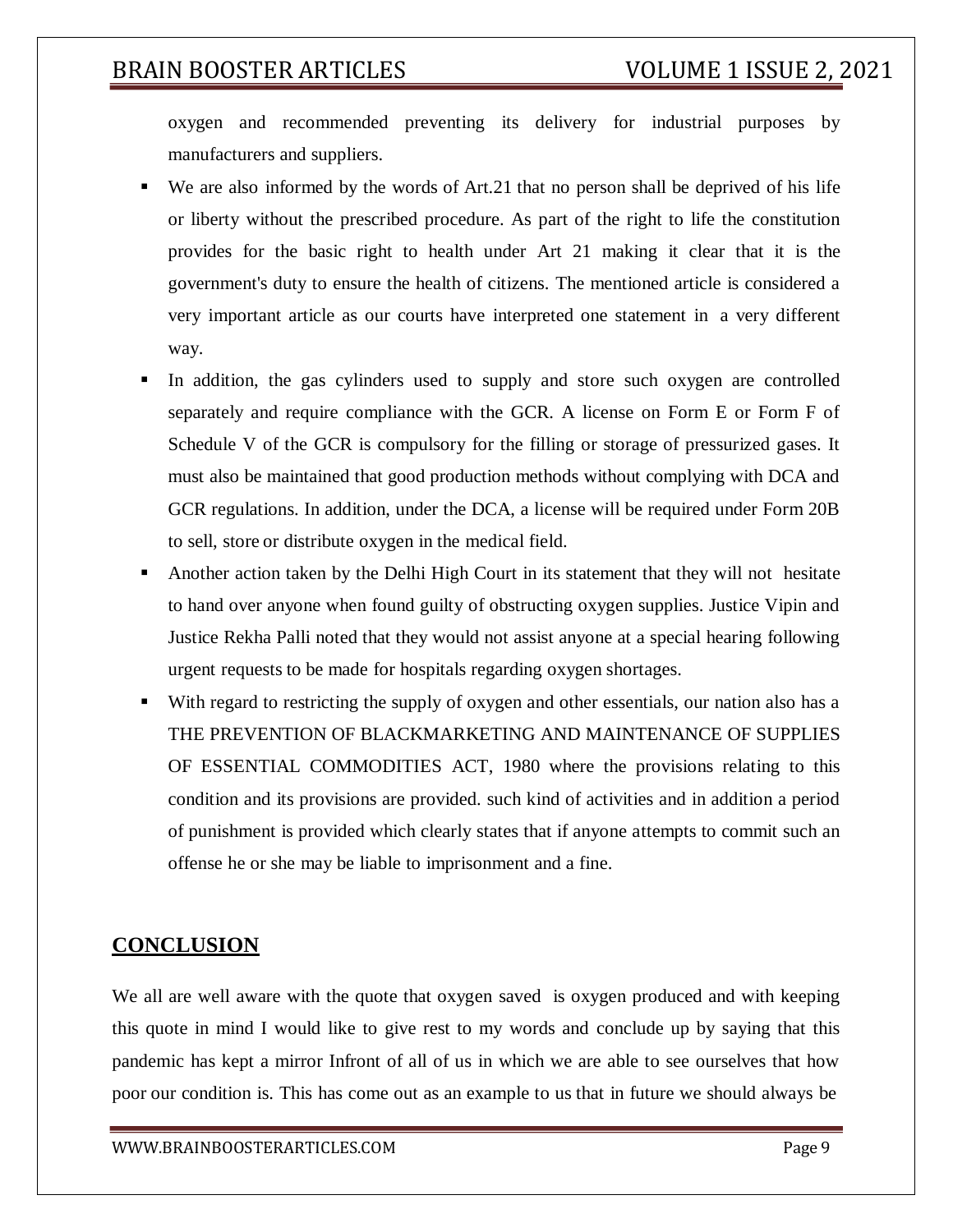prepared for such a kind of pandemic or crisis. Oxygen should be saved at any cost and ample of amount of oxygen should be kept stored into hospitals and other places so that our people should never lose their close ones due to unavailability of oxygen. Of course, all of this could have been done a long ago and the crisis would not have been a crisis at all at least not one of the scales we are witnessing it. We all even the hospitals and government were not at all concern on the instructions provided by experts during the first wave that the second wave will be way more dangerous but we were still not ready to tackle this. Now this is not the time for playing the blame games but to be together. Our tendency as a nation is to focus on solving our immediate problem and let someone else worry about the big picture. I have nothing against jugaad, but jugaad usually offers band-aid solutions. And as the oxygen crisis has demonstrated, when you are bleeding out from a major blood vessel, band-aids are no help. With this I put my pen down and request to all my nation family that this situation is like a termite to our country and the world as well so let's just join the hands together to overcome such problem by not just depending on the government but also to solve it at our own level as much as possible. If we did not get awaken on time then this termite will hollow all our medical system and then God knows that how much kilometers of more land would be converted into graveyard.

#### **REFERENCES**

- **https://indianexpress.com/article/explained/explained-which-states-are-worst-hitwhy-is-oxygen-transportation-difficult-7277038/ by Tabbasum Barnagarwala** accessed on 2<sup>nd</sup> August 2021.
- https://citizenmatters.in/understanding-indias-oxygen-crisis-covid-second-wave-crisis-24854 by **Nitin Seshadri** accessed on 31st July 2021.
- https:[//www.cgdev.org/blog/how-india-can-prevent-next-oxygen-shortage-crisis](http://www.cgdev.org/blog/how-india-can-prevent-next-oxygen-shortage-crisis) by **Meenakshi Datta Ghosh and Prashant Yadav**accessed on 31st July 2021
- https:[//www.thequint.com/explainers/explained-oxygen-crisis-in-india-and-some-distant](http://www.thequint.com/explainers/explained-oxygen-crisis-in-india-and-some-distant-)solutions by **Samarth Grover** accessed on 5<sup>th</sup> August 2021.
- https:[//www.theweek.in/theweek/current/2021/04/29/what-caused-india-oxygen-crisis](http://www.theweek.in/theweek/current/2021/04/29/what-caused-india-oxygen-crisis-)amid-covid-19-pandemic.html by **Rekha Dixit** accessed on 5<sup>th</sup> August 2021.